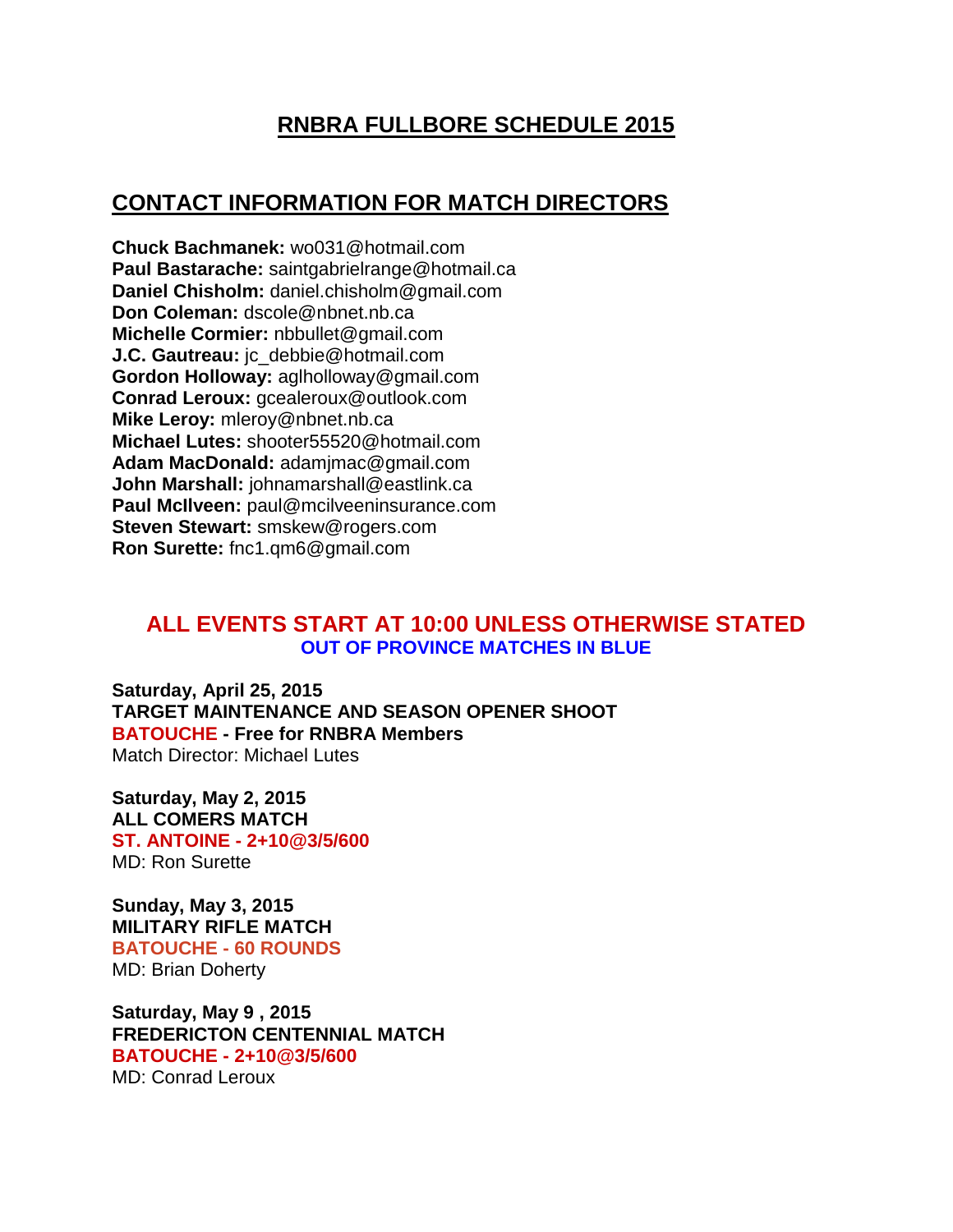**Saturday, May 16, 2015 SAINT GABRIEL 600 SAINT GABRIEL RANGE - 2+15@ 6/6/600** MD: Paul Bastarache

**Saturday, May 23, 2015 PRECISION RIFLE MATCH BATOUCHE - 50 ROUNDS** MD: Paul McIlveen/Mike Leroy

**Sunday, May 24, 2015 MEMORIAL/MACGILLIVRAY MATCH BATOUCHE - 2+15@8/9/900 1x@ 800 & 900 COACHED; 1x @900 INDIVIDUAL** MD: Don Coleman

**Saturday, May 30, 2015 RNBRA SMALLBORE CHAMPIONSHIPS LOCATION – TBD COURSE OF FIRE - TBD** MD: Steven Stewart

**Saturday, May 30, 2015 BLACK POWDER CARTRIDGE MATCH BATOUCHE - 50 RNDS** MD: Brian Doherty/Paul McIlveen

**Saturday, June 6, 2015 MILITARY RIFLE MATCH BATOUCHE - 60 ROUNDS** MD: Mike Leroy

**Sunday, June 7, 2015 INTERMARITIME TRIALS AND TEAM TRAINING ST. ANTOINE ZERO @ 100; 3x 2+10@ 600** MD: Ron Surette

**Saturday, June 13, 2015 RCR MATCH ST. ANTOINE - 2+10@3/5/600** MD: Ron Surette

**Saturday, June 20, 2015 BLACK POWDER CARTRIDGE MATCH**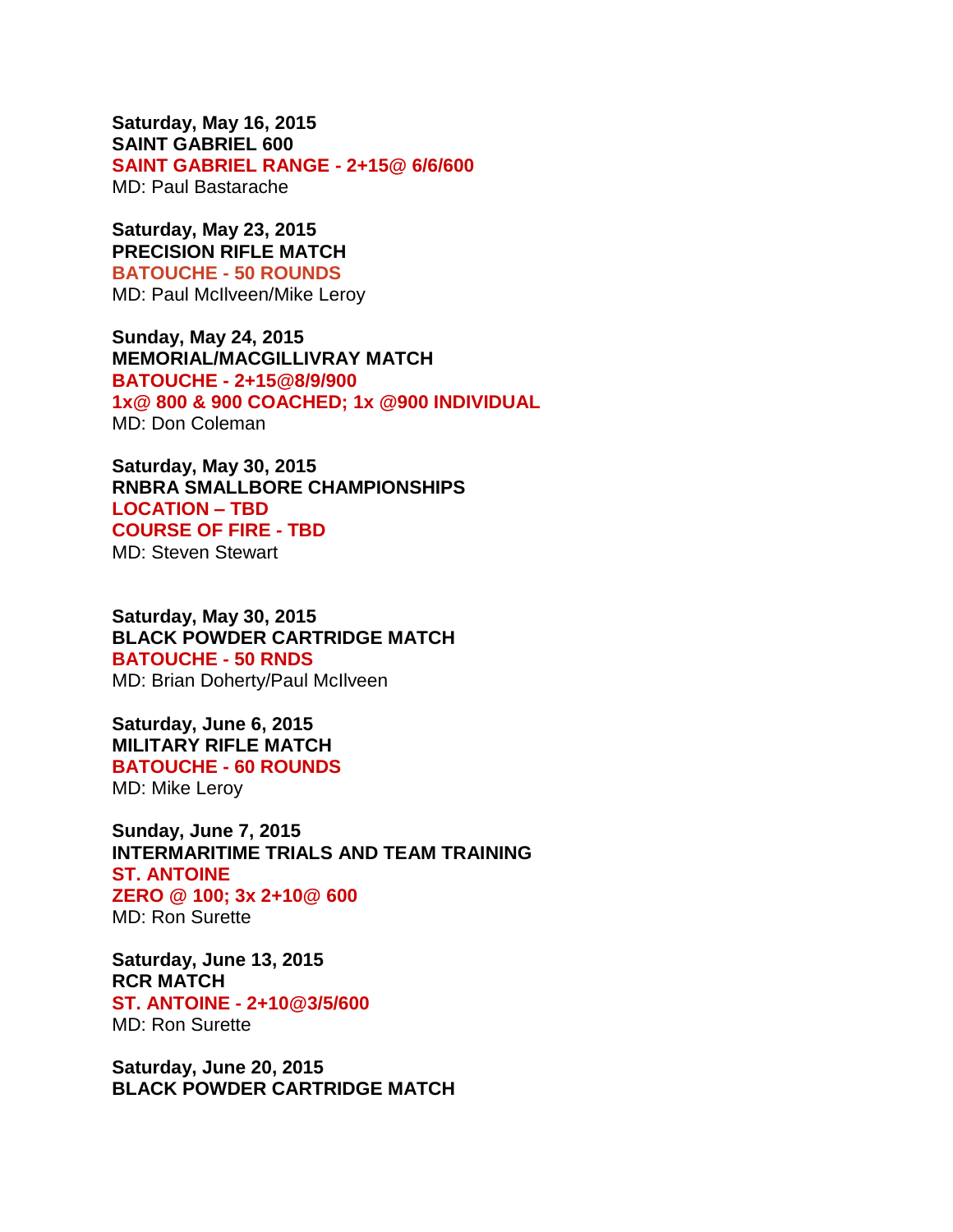**BATOUCHE - 50 RNDS** MD: Brian Doherty

**Saturday, June 20, 2015 INTERMARITIME MATCH PEI - ALEXANDRA RANGE 2+7@3/5/600 YDS** Contact: Chuck Bachmanek

**Sunday, June 21, 2015 BRITISH TEAM MATCH PEI - ALEXANDRA RANGE 2+10@3/5/600 YDS**

**Saturday, June 27 and Sunday, June 28, 2015 EASTERN F-CLASS CHAMPIONSHIPS OTTAWA - CONNAUGHT RANGES**

**Saturday, June 27, 2015 COLEMAN/STAPLEFORD MATCH BATOUCHE - 2+15@9/9/900 2x @900 COACHED; 1x@900 INDIVIDUAL** MD: Conrad Leroux **Saturday, July 4, 2015 THE GAUTREAU 600 SAINT GABRIEL RANGE - 2+15@6/6/600** MD: J.C. Gautreau

**Saturday, July 11, 2015 RANGE WORK PARTY IN A.M. BATOUCHE - 2+15@ 9/900 LONG RANGE PRACTICE IN P.M.** MD: Adam MacDonald

**Saturday, July 12, 2015 PRECISION RIFLE MATCH BATOUCHE - 50 ROUNDS** MD: Brian Doherty/Paul McIlveen

**Friday, July 17, 2015 RANGE PREPARATION DAY FOR APM BATOUCHE**

**Saturday, July 18, and Sunday, July 19, 2015 RNBRA APM BATOUCHE**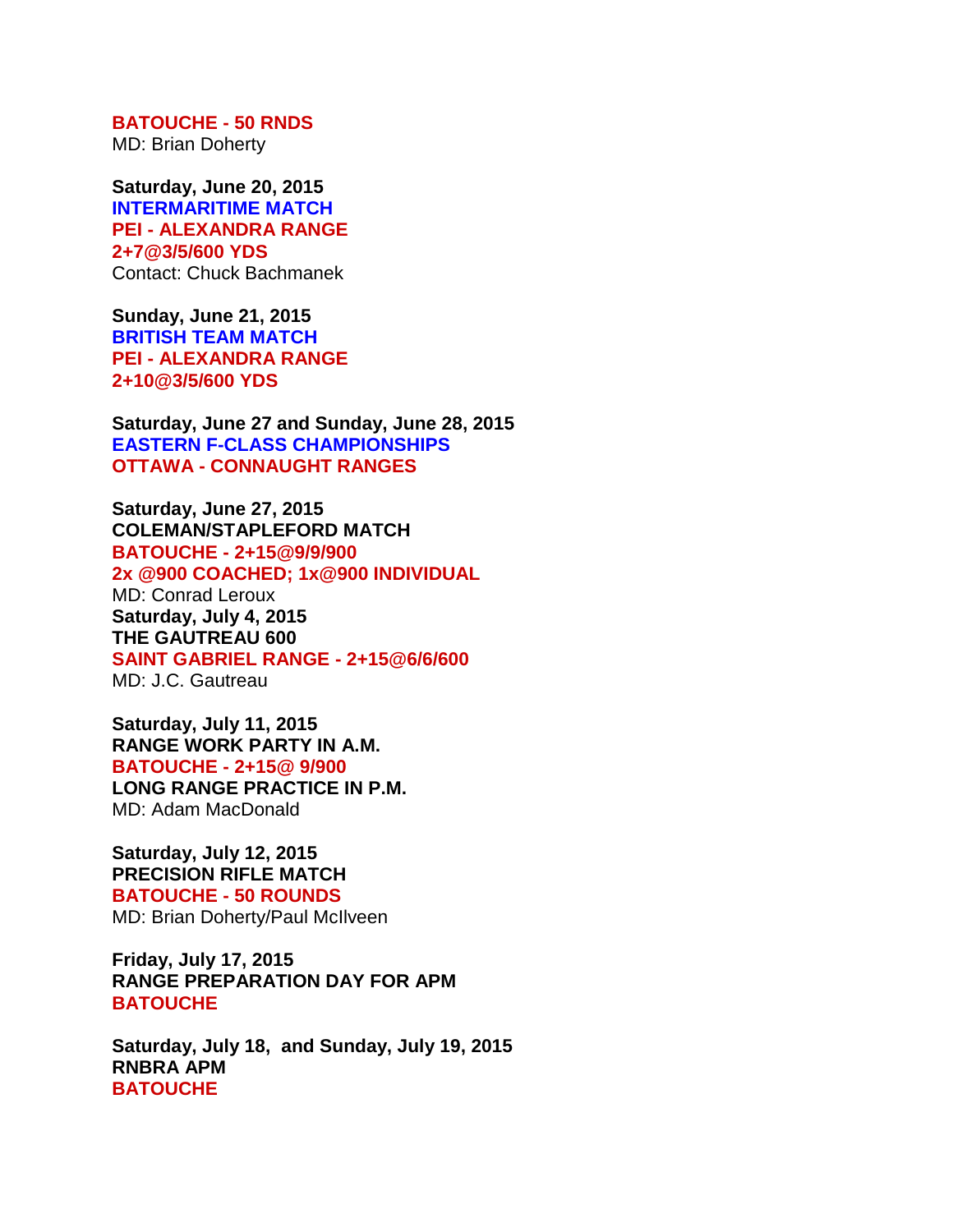Match Director: Gordon Holloway

**Saturday, July 25, 2015 MILITARY RIFLE MATCH BATOUCHE - 60 ROUNDS** MD: Mike Leroy

**Saturday, July 25, and Sunday, July 26, 2015 PEIRA APM PEI - ALEXANDRA RANGE Start at 8:00 am**

**Saturday, July 31, to Monday, August 2, 2015 NSRA APM NS - BEAVERBANK RANGE Start at 9:00 am**

**Saturday, August 8, 2015 LONG RANGE PREPARATION BATOUCHE - 2+15@ 8/9/900**

**Thursday to Saturday, August 13 to August 15, 2015 DCRA - F- CLASS CHAMPIONSHIPS DCRA - BLACK POWDER CHAMPIONSHIPS OTTAWA - CONNAUGHT RANGES Friday to Saturday, August 14 to August 22, 2015 DCRA - TR CHAMPIONSHIPS OTTAWA - CONNAUGHT RANGES**

**Saturday, August 22, 2015 BLACK POWDER CARTRIDGE MATCH BATOUCHE - 50 RNDS**

MD: Paul McIlveen

**Saturday, August 29, 2015 ANY RIFLE/ANY SIGHT MATCH BATOUCHE - 2+15@3/600** MD: Adam MacDonald

**Friday to Friday, September 4 to 11 CANADIAN SERVICE CONDITIONS CHAMPIONSHIPS OTTAWA**

**Saturday to Sunday, September 5 and 6, 2015 ATLANTIC CHAMPIONSHIPS NS - BEAVERBANK RANGE**

**Monday, September 7, 2015**